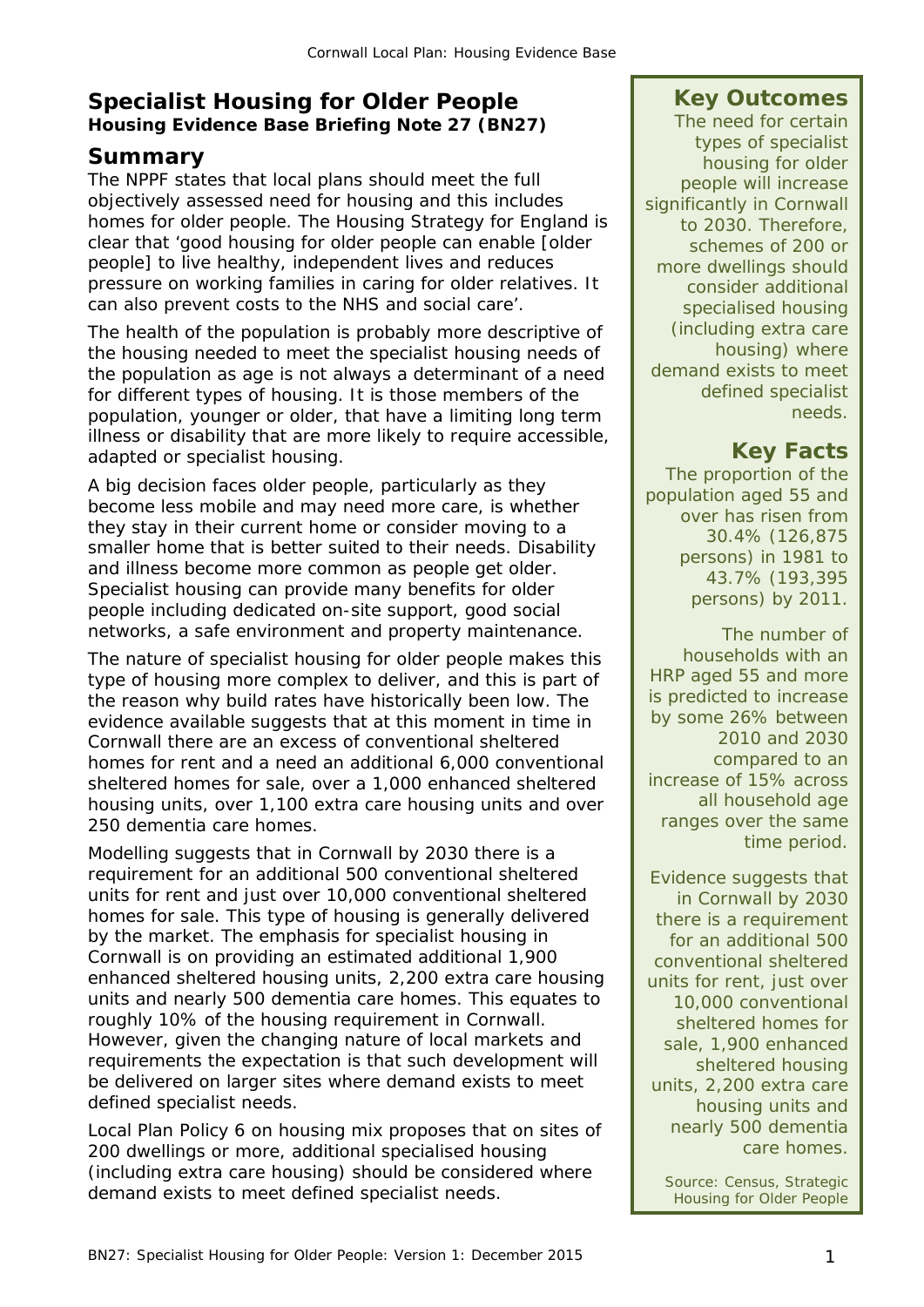### **National Policy and Context**

The Nat[i](#page-16-0)onal Planning Policy Framework (NPPF)<sup>i</sup> (paragraph 50) states that 'to deliver a wide choice of high quality homes, widen opportunities for home ownership and create sustainable, inclusive and mixed communities, local planning authorities should: plan for a mix of housing based on current and future demographic trends, market trends and the needs of different groups in the community (such as but not limited to, families with children, older people, people with disabilities, service families and people wishing to build their own homes); identify the size, type, tenure and range of housing that is required in particular locations, reflecting local demand'. The NPPF states that local plans should meet the full objectively assessed need<sup>[ii](#page-16-1)</sup> for housing and this includes homes for older people.

National Planning Practice Guidance has been made available to guide 'Housing and Economic Development Needs Assessment<sup>[iii](#page-16-2)</sup> and this guidance includes an element on how the needs for all types of housing should be addressed. 'Once an overall housing figure has been identified, plan makers will need to break this down by tenure, household type (singles, couples and families) and household size. Plan makers should therefore examine current and future trends of: the proportion of the population of different age profiles; the types of household (e.g. singles, couples, families by age group, numbers of children and dependents); the current housing stock size of dwellings (e.g. one, two+ bedrooms); the tenure composition of housing.'

The Housing Strategy for England<sup>[iv](#page-16-3)</sup> is clear that without 'urgent action to build new homes, children will grow up without the same opportunities to live near their families, young people will struggle to get a place to call their own and older people will not have the choice and support they need'. The report goes on to state that 'good housing for older people can enable [older people] to live healthy, independent lives and reduces pressure on working families in caring for older relatives. It can also prevent costs to the NHS and social care. For some older people a move to a smaller, more accessible and manageable home can also free up much needed local family housing'.

The health of the population is probably more descriptive of the housing needed to meet the specialist housing needs of the population as age is not always a determinant of a need for different types of housing. It is those members of the population, younger or older, that have a limiting long term illness or disability that are more likely to require accessible, adapted or specialist housing.

The concept of 'lifetime homes' in conjunction with 'lifetime neighbourhoods' described Government thinking directed at making the UK housing stock more suitable for all. 'Deli[v](#page-16-4)ering Lifetime Homes, Lifetime Neighbourhoods<sup>v</sup>' prepared a set of policies around a national strategy for housing in an ageing society, and out of this was commissioned HAPPI – Housing our Ageing Population: Panel for Innovation. HAPPI was tasked with understanding what further reform is needed to ensure that new build specialist housing is required to meet the needs and aspirations of the older people of the future.

According to HAPPI there are 3 main groups of housing that is available for older people:

- Mainstream Housing which is not designated for any particular group but will include general needs housing, lifetime homes and adapted homes;
- Specialised Housing which is housing specifically for older people with access to support and care. This will include sheltered/retirement housing, very sheltered or assisted living, extra care, close care and retirement villages;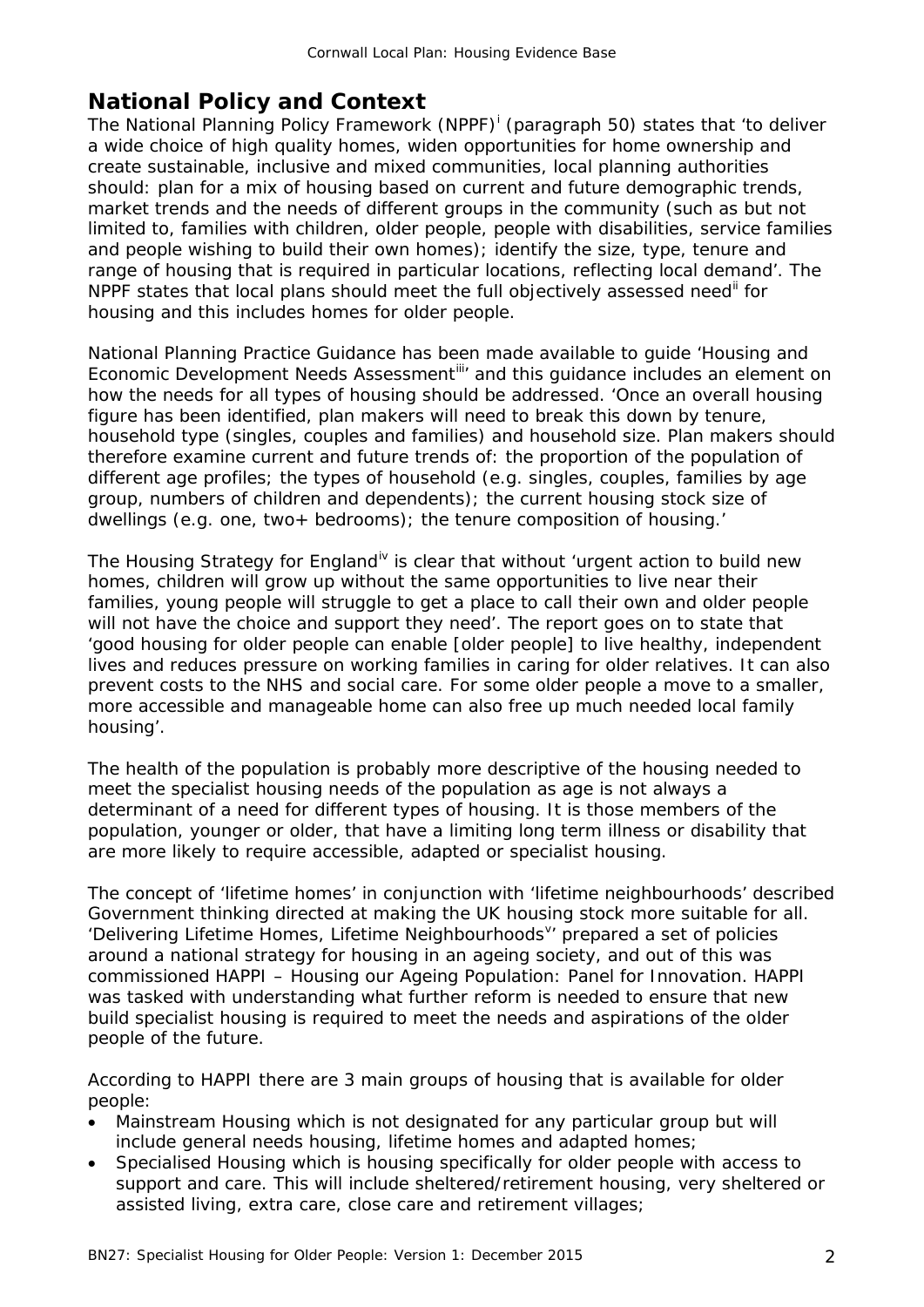• Residential Care or Care Homes which is institutional accommodation with care services and facilities, and can include residential homes, nursing homes and specialised care homes.

This briefing paper concentrates on the second HAPPI group – specialised housing.

Guidance has recently been made available from NPPG on 'Housing – Optional Technical Standards'[vi](#page-17-0) on the evidence that is required by local authorities to demonstrate a need to set higher accessibility, adaptability and wheelchair housing standards. The guidance suggests that data should be taken into account in any assessment, including:

- The likely future need for housing from older and disabled people (including wheelchair user dwellings);
- Size, location, type and quality of dwellings needed to meet specifically evidenced needs (e.g. retirement homes, sheltered homes or care homes);

Where a local planning authority intends to adopt a policy to provide enhanced accessibility or adaptability they should do so only by reference to requirement M4(2) and/or M4(3) of Building regulations.

#### **Local Context**

Cornwall Council's Housing Strategy[vii](#page-17-1) has set a number of priorities which include those that directly relate to housing mix in terms of age related issues or disability:

- Priority 2: Finding Smarter Housing Solutions will ensure that people have free access to a range of housing options which can help them to make their own housing choices, including the chance to remain in their own home and live as independently as possible. We will endeavour to ensure that people have a safe, secure home they can call their own.
- Priority 4: Creating Sustainable Communities will ensure that housing activities contribute towards social wellbeing and make a difference to deprived and excluded communities

Cornwall's Long Term Accommodation Strategy<sup>[viii](#page-17-2)</sup> sets out the Cornwall wide position for accommodation for people with care and support needs. This Strategy is clear that older people have many different needs and aspirations for their accommodation solutions in later life and so a good mix of accommodation types is required. Housing, care and support needs for older people can be met in a variety of settings: specialist supported housing, extra care housing, other care settings and also via floating support services or home care in mainstream housing. Without suitable attractive offers of alternative housing and care home solutions, older people will remain in potentially unsuitable, hard to maintain housing.

Cornwall's position statement on extra care housing<sup>[ix](#page-17-3)</sup> has three key messages, all of which are relevant to this briefing paper:

- Existing sheltered housing schemes need to be remodelled and, where appropriate, converted to extra care housing.
- The relative number of residential care home placements needs to be reduced and the number of alternative options of accommodation with care and support needs to increase, including extra care.
- A balanced extra care housing market needs to be developed that offers units for private rent, social rent and for sale.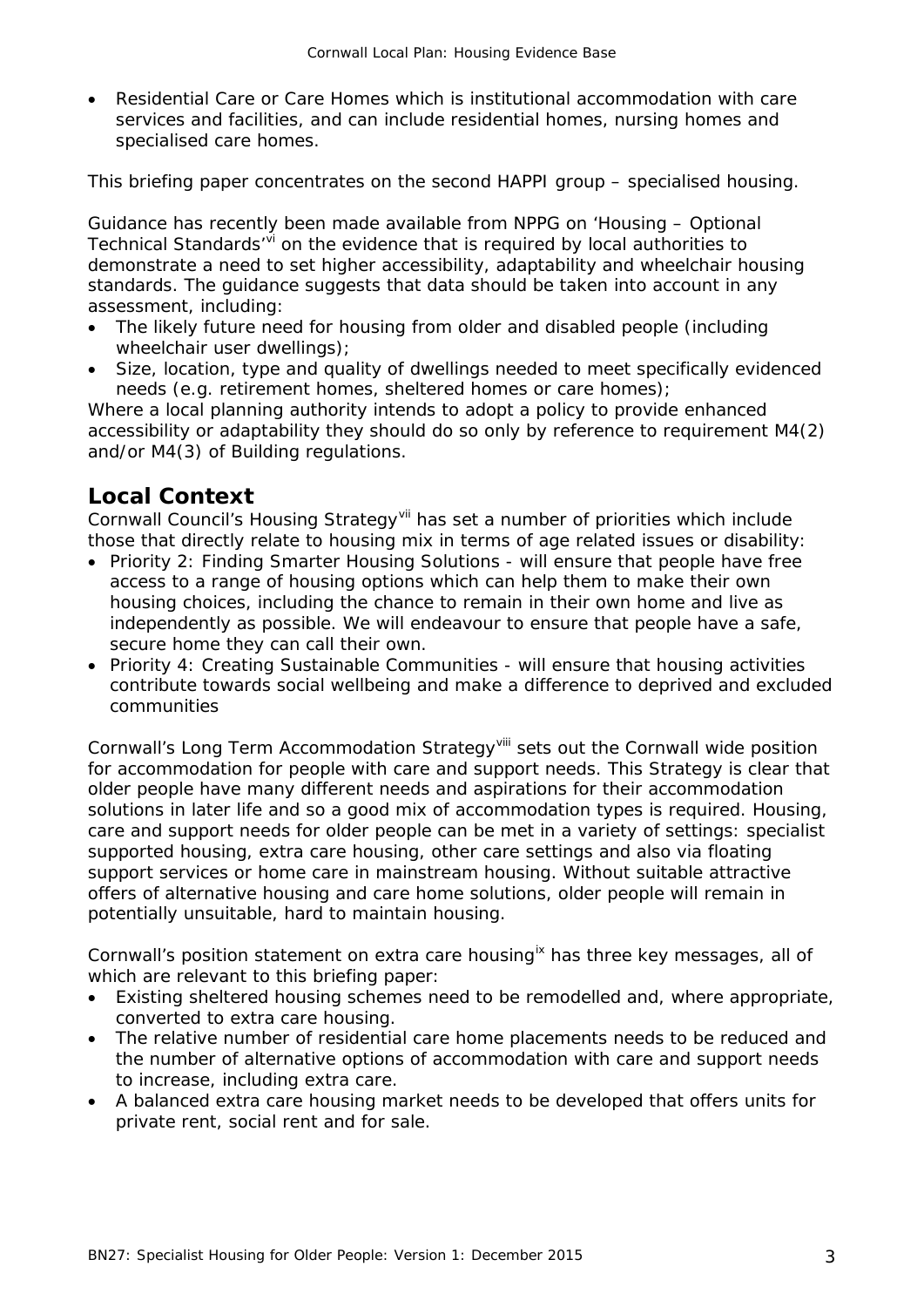# **Definitions**

Older People – generally relates to people considering or at retirement age, i.e. those aged 55 or more and includes the active, newly retired through to the very frail elderly. 'Older people' are not one homogenous group and their needs will differ – the needs of those aged 85 or more will differ significantly from those aged 55 or 60. Older people's housing needs can encompass accessible, adaptable general needs housing for those looking to downsize from family housing to the full range of retirement and specialist housing for those with support or care needs.

Specialist housing - the term 'specialist housing for older people' is used in this Briefing Note to describe a range of housing options built to assist older people with their accommodation and support needs in later life. Key features include individual dwellings with their own front door irrespective of whether the dwelling is for rent, sale or shared ownership, and can include communal areas such as lounges and restaurants, a scheme manager or other types of support service and varying levels of personal care and support. For the purposes of this paper the age range looked as is 55 plus as this is the age used in terms of qualifying for some types of age related specialist housing. See Appendix 1 for a more detailed description of the types of housing that are included under the banner of 'specialist housing'.

Communal establishments form their own category of housing for older and other people and are considered in Briefing Note BN36<sup>BN36</sup>.

Although this Briefing Note is focussed on specialist housing for older people it will also be of interest and use to those planning specialist housing for less able people.

#### **Benefits of Specialist Housing for Older People**

Specialist housing can provide many benefits for older people including dedicated on site support, good social networks, a safe environment and property maintenance. Specialist housing can also benefit the public purse as evidence<sup>[x](#page-17-4)</sup> suggests that each older person living in specialist accommodation reduces the cost to other services by £550 on average.

Research<sup>[xi](#page-17-5)</sup> has shown that specialist housing for older people has a number of benefits including:

- Quality of Life: 92% of residents are very happy and contented and 64% said their health had improved since moving. 83% of residents believe they can maintain their independence for longer. This type of housing offers a more appealing alternative to residential care.
- Sustainable Communities: this type of housing can re-introduce residential uses into central locations, and older residents tend to use local shops and community facilities more often. Larger developments can provide facilities that are of benefit to the wider community.
- Reducing Fuel Poverty: residents usually receive lower energy bills than in their previous homes and are more likely to stay warm in colder weather.
- Stimulating the Housing Market: increasing the stock of specialist housing could release more family homes in communities which has knock on effects for other types of homeowners.
- Reducing or Delaying the Need for Care: older people account for 55% of doctor appointments, 68% of out-patient appointments and 77% of in-patient bed stays so reducing the demand for acute health and care services benefits both the older person and local services. It is estimated that the state saves on average £28,100 per year for each year that a resident postpones moving into residential care.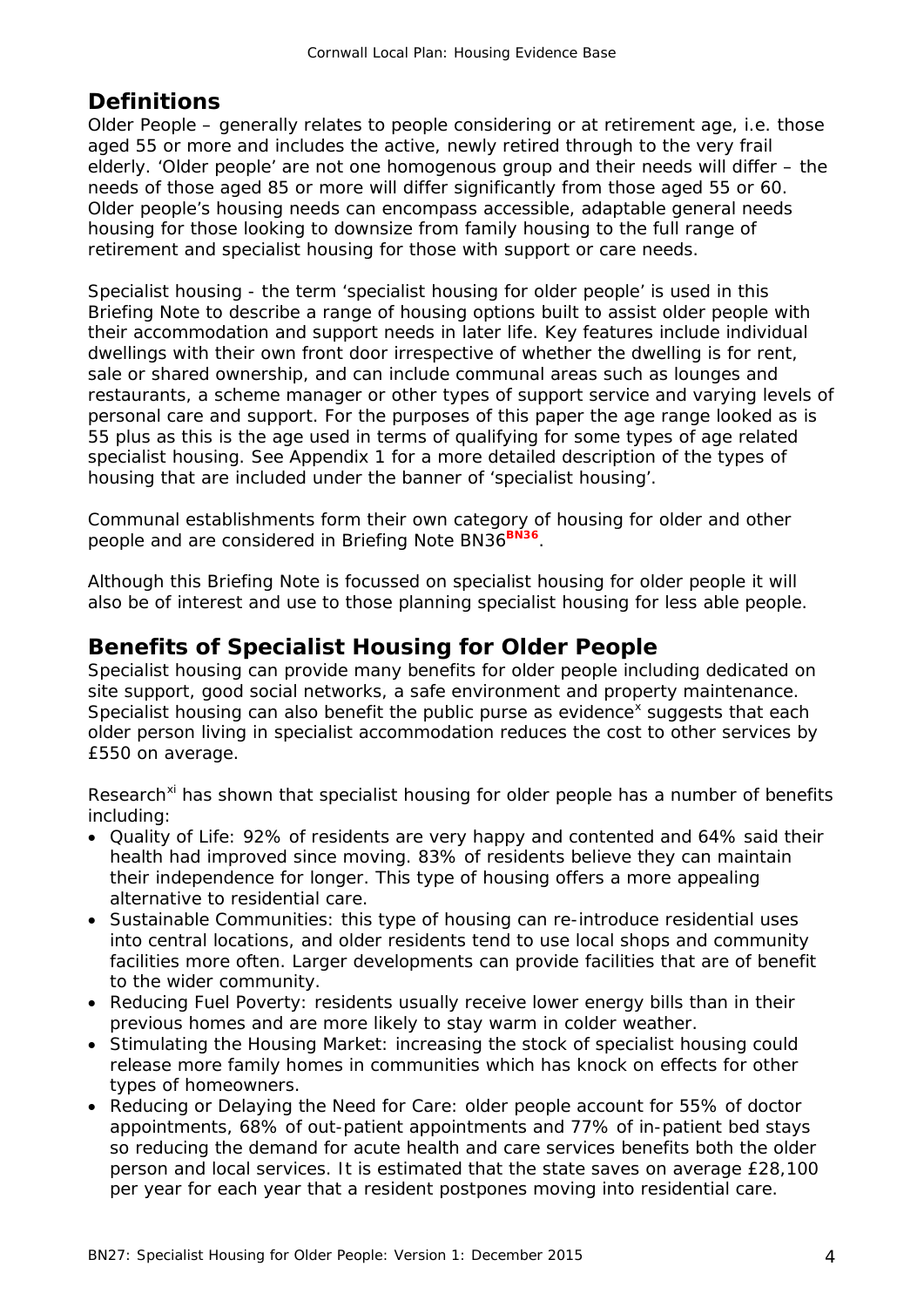Health and social care provision is more efficient if visits to several residents can be made in the same location.

• Benefits to the Economy: estimates demonstrate that an average scheme of 40 apartments provides investment of about £5 million into the local economy, about 50 people are employed in terms of construction and around 17 full and part time jobs are created.

## **Challenges to Developing Specialist Housing for Older People**

The nature of specialist housing for older people makes this type of housing more complex to deliver, and this is part of the reason why build rates have historically been low. Some of the reasons for this include:

- Understanding the specialist nature of this type of provision and how it differs from general housing;
- Funding developments with high levels of care will often receive their income over the life of the development rather than through the sale of units, and a considerable amount of upfront working capital is required before any revenue is likely to be received;
- Getting the location right as to be successful, the smaller types of these schemes generally need to have really good access to existing shops, services and transport links which are often sites in high value areas and have much higher development costs – they can also be competing with other traditional housing and commercial uses. Larger schemes can be more self contained but still require some access to shops, services and transport links;
- These types of sites are unlikely to be allocated in Local Plans and any proposals will have to compete with other types of development which may be easier to bring forward;
- Infrastructure issues concerns can be raised by local service providers about the extra 'burden' that they may face from such a facility being in their catchment area.

## **Past Trends**

The proportion of the population that is aged over 55 had risen from 30.4% (126,875 persons) in Cornwall in 1981 to 43.7% (193,395 persons) by 2011, as demonstrated in the chart below. This increase is consistent across all older person age groups and is due to improvements in life expectancy**BN3** for both men and women.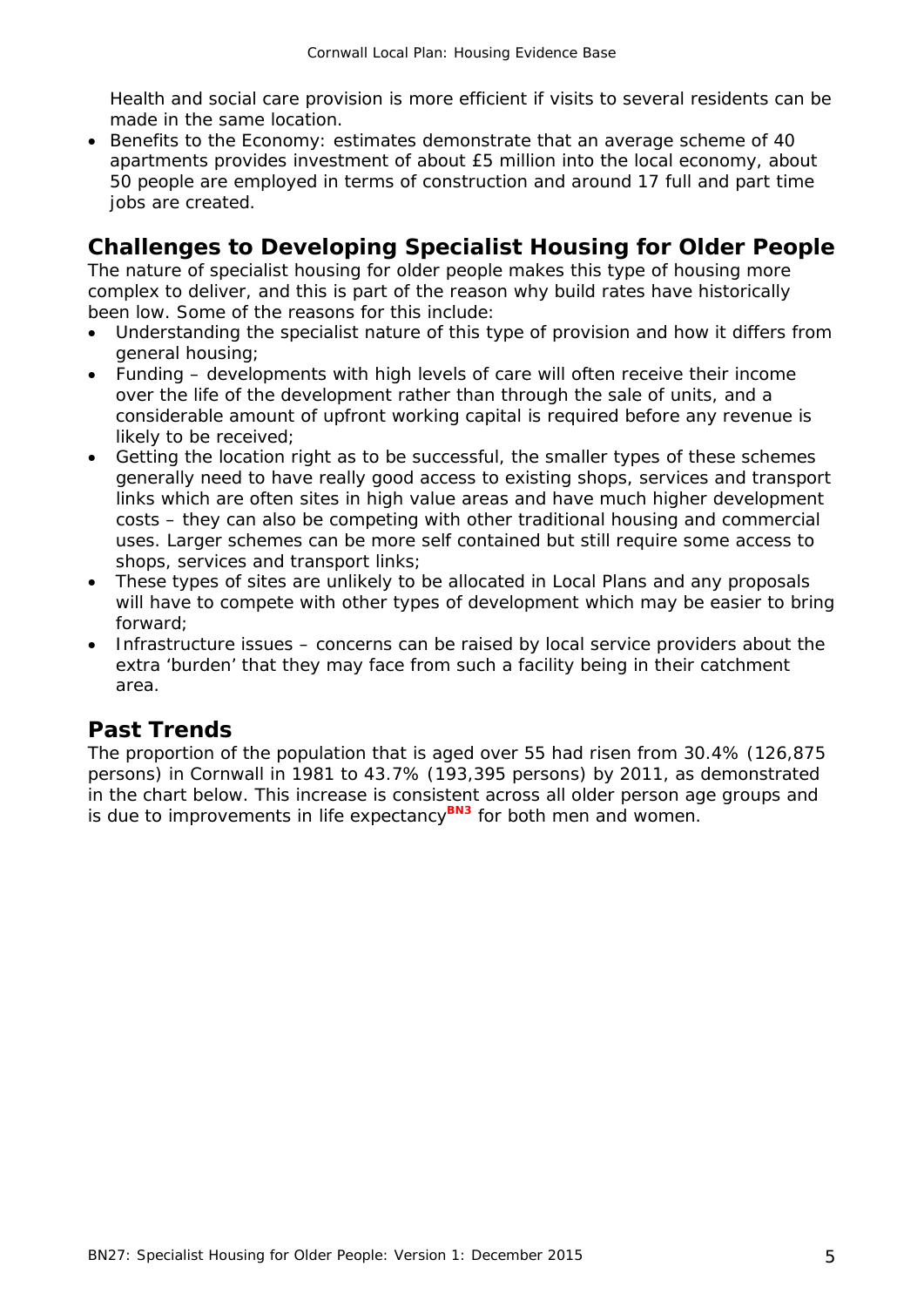

The vast majority of older people are homeowners in Cornwall as shown in the chart below and the majority do not have any outstanding mortgage payments – this chart provides information on those households where the household reference person is aged 65 or more.

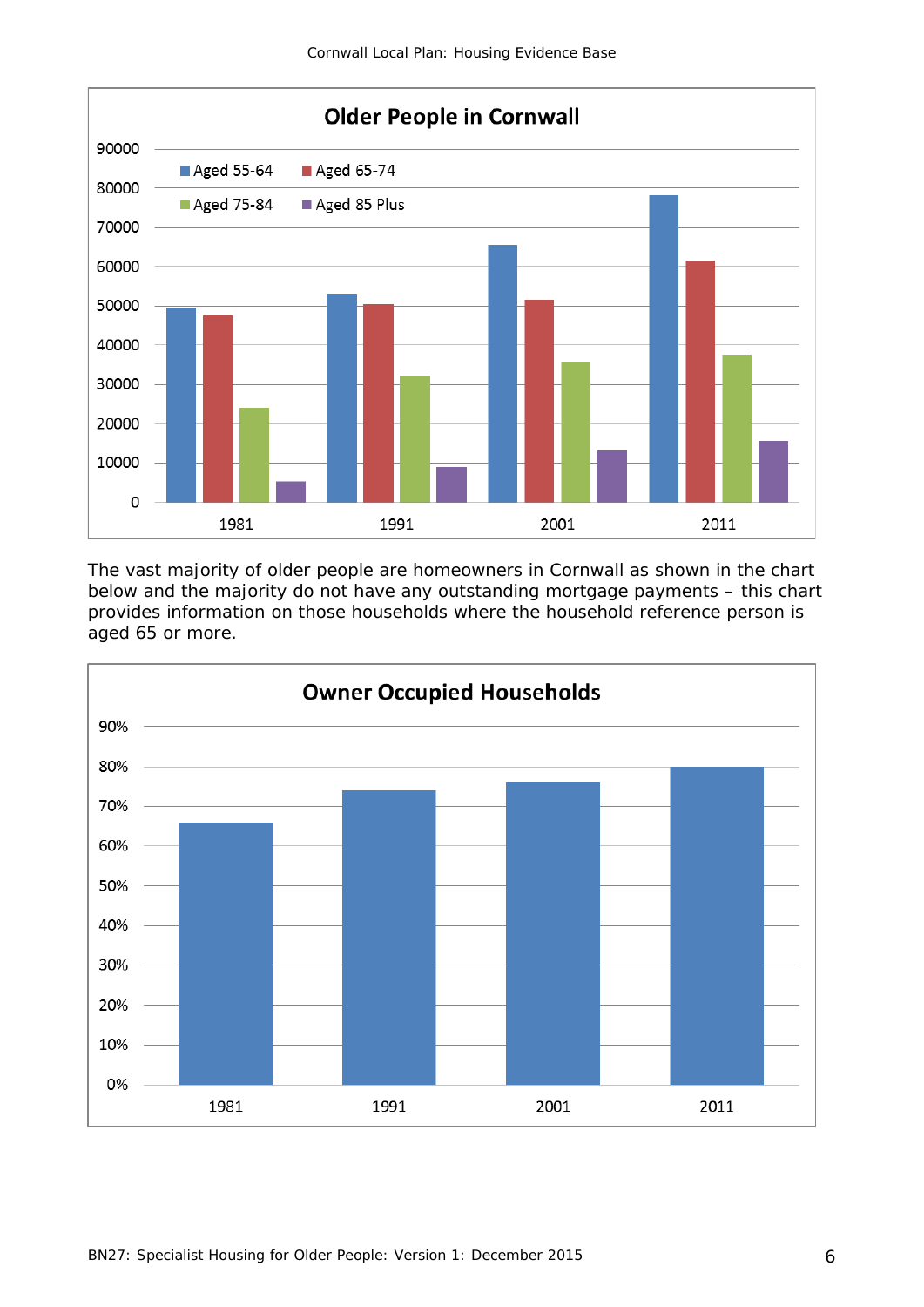# **Current Trends and Issues**

Disability Living Allowance and Attendance Allowance give an indication of those aged 55 and over who require assistance in terms of care and mobility<sup>BN23</sup>, as well as data on the number of people whose activities are limited in some way.

Appendix 2 provides some useful information (tables 5, 6, 7, 8, 9 and 10) on the proportion and number of older people that can struggle with day to day tasks now and in 2030, including:

- 6,975 people aged 85 or more in 2010 were unable to manage at least one mobility activity and this number is predicted to increase by 106% to 14,374 by 2030;
- It is estimated that 41% of those aged 85 or more are unable to go shopping by themselves, 34% can't use a vacuum cleaner and 9% cannot wash and dry dishes;
- It is estimated that 21% of those aged 85 or more cannot bathe, shower or wash all over by themselves, and 8% cannot dress or undress themselves.

The map below gives a further breakdown of the areas within Cornwall with higher proportions of older people:



Abi Smith, Cornwall Council Strategic Housing and Commissioning © Crown copyright. All rights reserved. (100049047) 2014

According to a recent Shelter<sup>[xii](#page-17-6)</sup> report, older people tend to live in houses and only a small number live in flats as follows:

• 65% live in houses (detached, semi detached or terraced);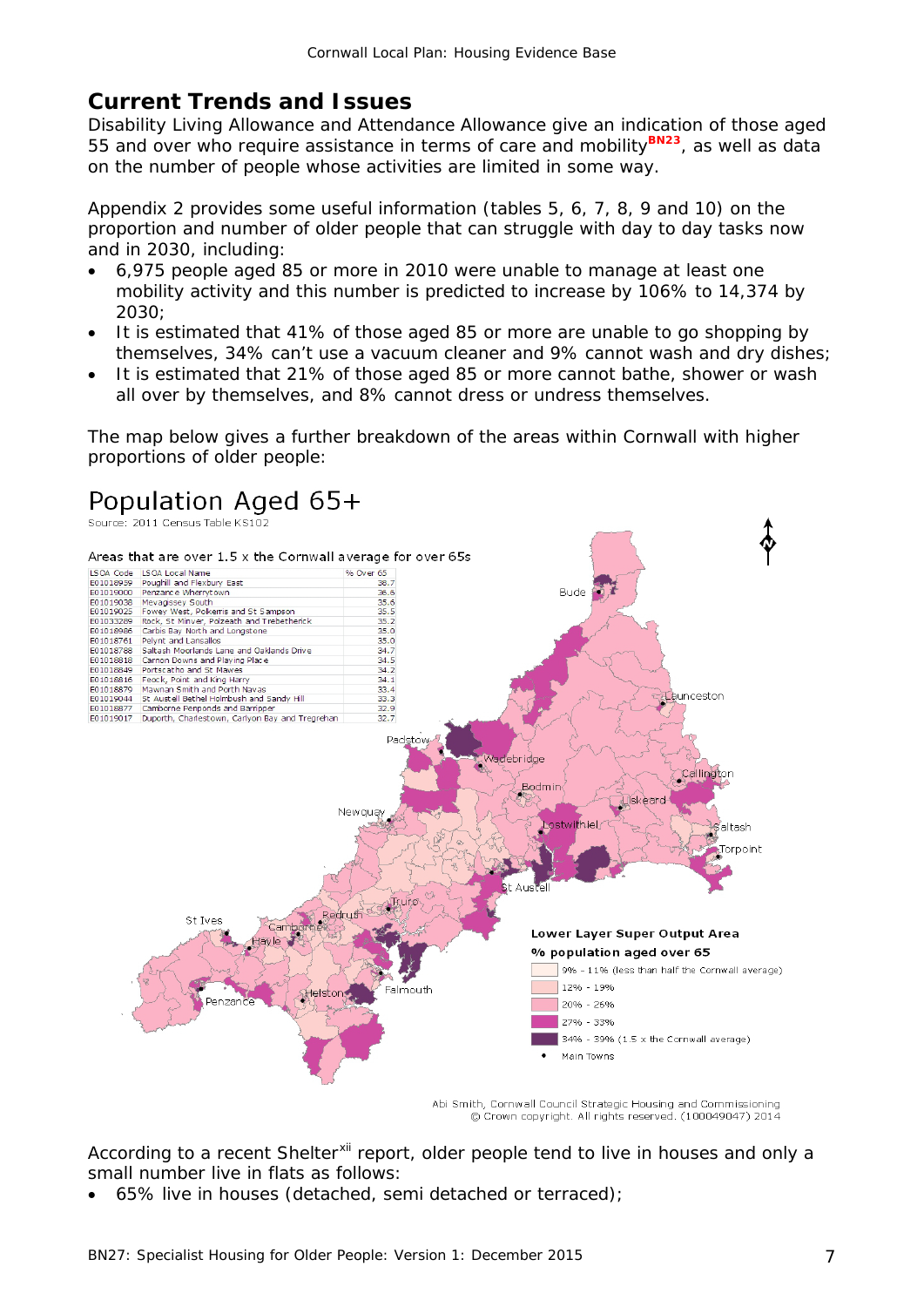- 20% live in bungalows; and
- 16% live in flats.

In terms of older person households, the majority of those aged 55 to 65 are likely to live in couple households, whereas in households aged 85 or more they are more likely to be one person widower households. The chart below gives an indication of the living arrangements for older people in Cornwall in 2011:



The size of homes that older people occupy<sup>[xiii](#page-17-7)</sup> can be a contentious subject. Under occupation of housing (as defined by the 'occupancy rating') particularly amongst owner occupiers is very common in both Cornwall and on average across England. Three quarters of all residents live in households that have more rooms than they need according to the 'occupancy rating'. The chart below shows very clearly that people aged 50 plus are far more likely to under-occupy their properties: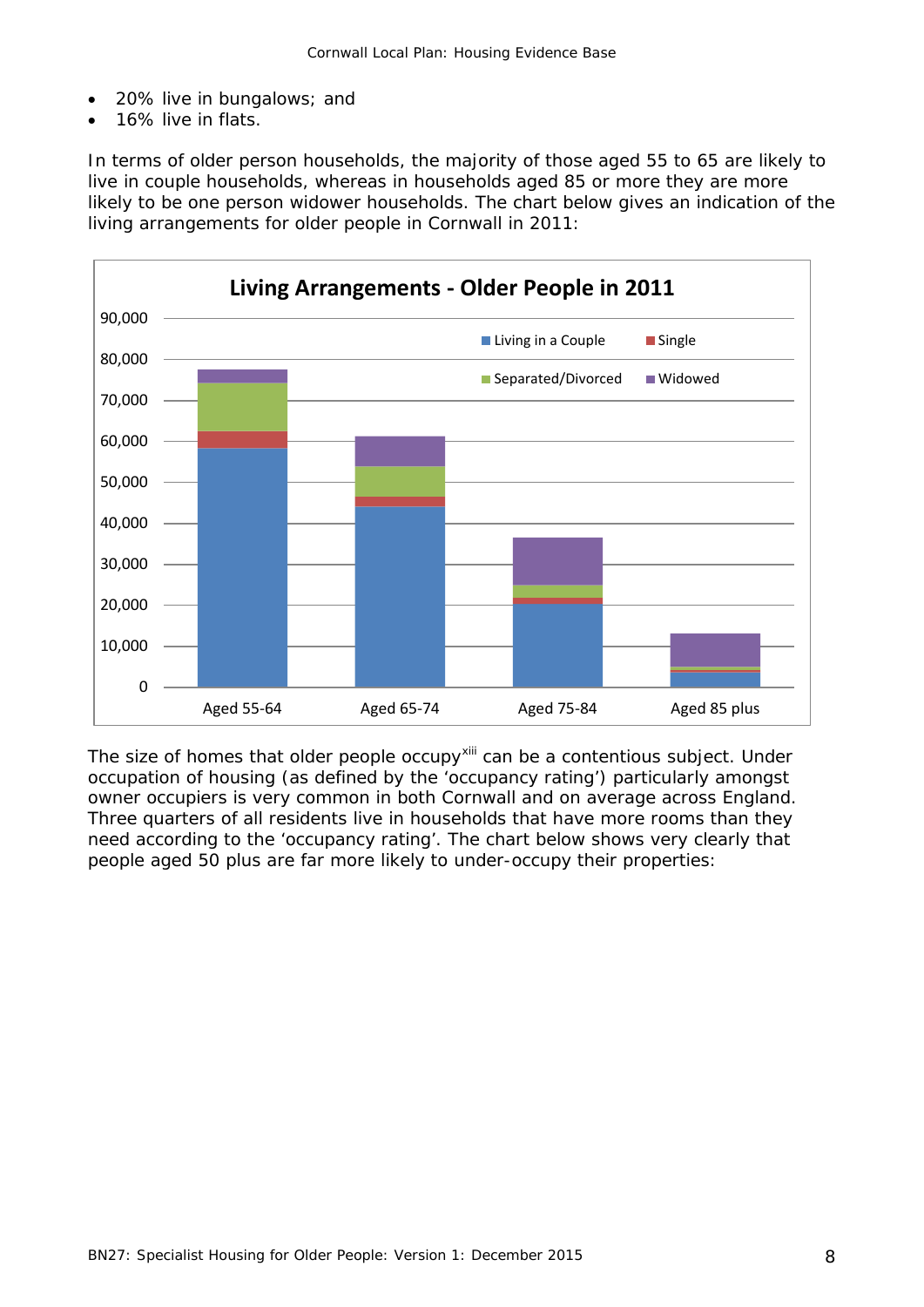

Occupancy rating is a very simplistic measure. Home owners will not generally consider themselves to be under occupying or under using their home if they have more rooms than they 'officially' need. The Shelter<sup>[xiv](#page-17-8)</sup> report found that the majority of older people who are able to, choose to live in a three bedroom home as it gives them a good amount of space for visitors and themselves. Level of occupancy can be a contentious subject because housing is a scarce resource and some people have to live in over crowded or unsuitable accommodation**BN6**. In the absence of a larger housing supply, policy makers need to consider how they can best and most effectively use the existing housing stock. However, no person should be forced to downsize and be made to feel that there is something wrong in occupying more space than is technically needed. Shelter feels that better options could be developed for older households that 'could deliver a range of benefits and these should be discussed openly without attaching value judgements or blame to different generations. It is likely that downsizing would be viewed more positively if attractive options were available to older people and less emotive and negative language was used'.

A big decision faces older people, particularly as they become less mobile and may need more care, is to whether they stay in their current home or consider moving to a smaller home that is better suited to their needs. Disability and illness become more common as people get older, and the chart below shows that there is a higher proportion of people aged 85 or more whose activities are limited a lot<sup>[xv](#page-17-9)</sup> compared to those aged 55 to 64 where the reverse is true: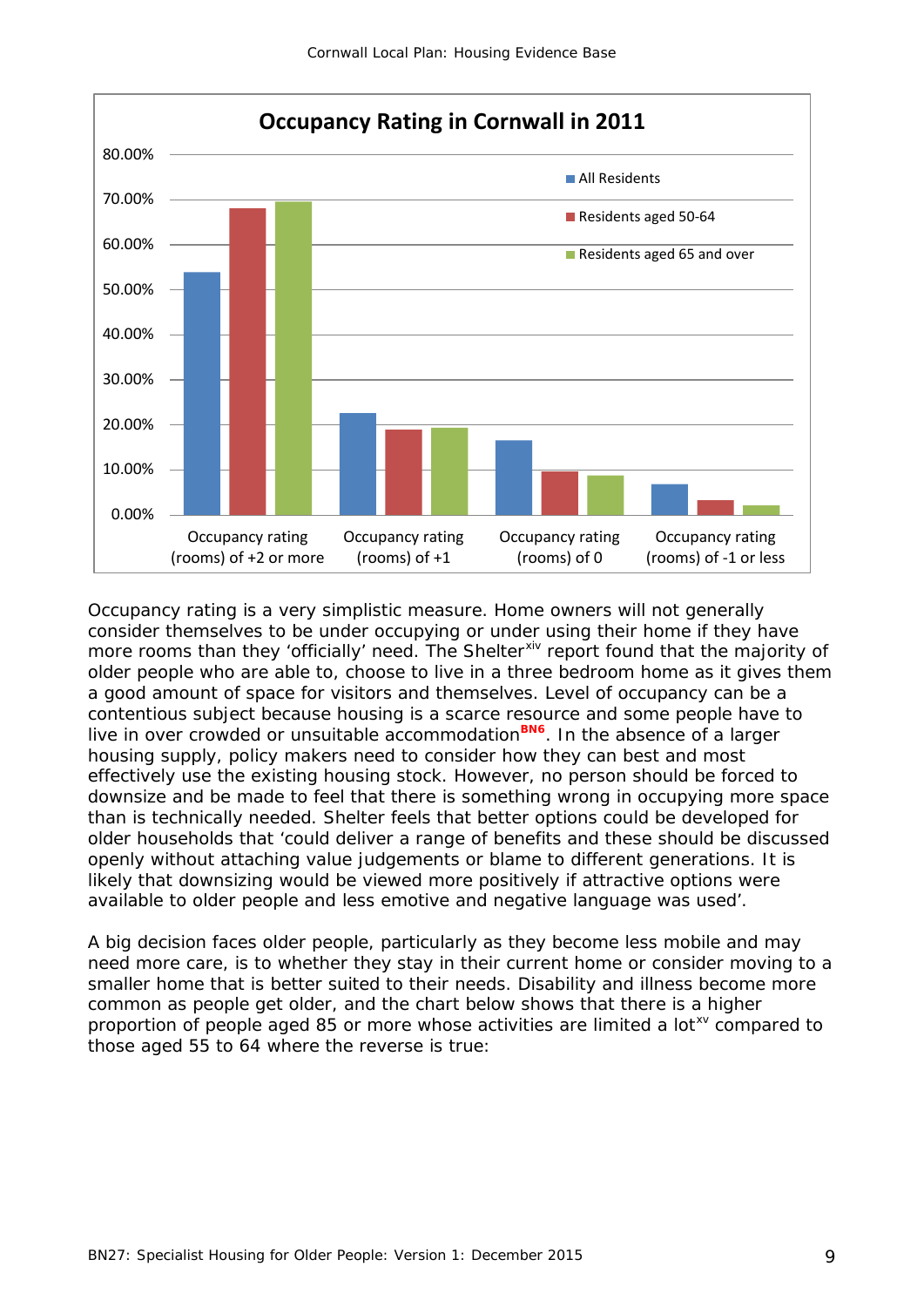

Being able to stay comfortable, warm safe and mobile in their homes becomes increasingly important to older people. 'Winter deaths' are linked to poorly heated or insulated homes, about a third of all people aged over 65 experience falls each year and the very old can often feel lonely, isolated or trapped in their homes as their mobility declines. More suitable housing options would help alleviate some of these issues.

Generally there were 1,617<sup>[xvi](#page-17-10)</sup> per 100,000 people in Cornwall aged 65 or more that were admitted to hospital due to a fall compared to 1,665 people per 100,000 people across England. Of those aged 65 to 79 the rate was 926 in Cornwall compared to 941 across England. In older people aged 80 plus the rate was significantly higher at 4,728 people per 100,000 people in Cornwall compared to a rate of 4,924 across England.

There are many competing pressures facing older people considering a move. Those factors that are likely to encourage a move include: financial reasons including release of equity, changing circumstances or needs, the availability of more suitable or attractive housing and neighbourhoods, and good information and awareness of the options available. The factors that are likely to encourage older people to stay in their own home include: emotional attachments and satisfaction with their home or neighbourhood, a fear of moving with the associated hassle and costs, a lack of other housing options or a poor awareness of options, and the wish to preserve the wealth they have built up in their house for inheritors.

The majority of older people who do move are often forced into moving by a crisis such as an unexpected loss of income, bereavement or severe health problems. Moving for such reasons is often more difficult and stressful than if the move had been a considered one. Encouraging people to start thinking about their housing options at an earlier stage would allow them to make a more informed choice while they are better placed to do so. Good information and advice, and on occasion practical support, are needed to support older people with their housing choices.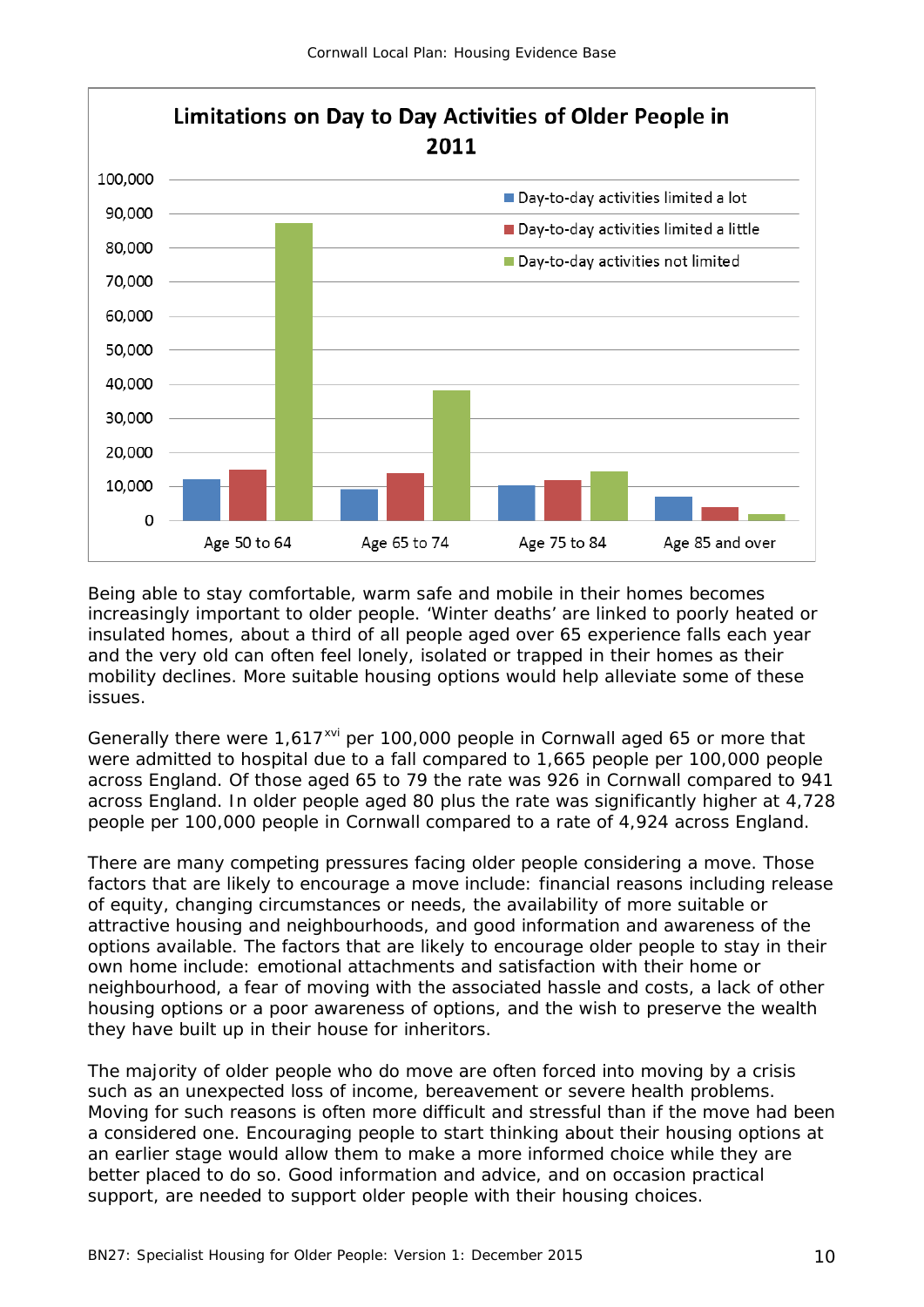A 'Housing in Later Life'<sup>[xvii](#page-17-11)</sup> report suggests that there is evidence that supports an increase in demand for specialist housing for older people. In 2006 it was found that about 27% of older people would consider a move to some kind of specialist housing, and this figure had increased at the time of this 2012 report to around a third of older people who were interested in the idea of retirement housing, equating to around 6 million people across England.

Work undertaken<sup>xv[i](#page-17-12)ii</sup> by the Elderly Accommodation Counsel would suggest that across England there are about 73 specialist housing units per 1,000 older households, and these are primarily social rented properties provided by Housing Associations. Much of the stock comprises bedsits built in the 1960's and can be difficult to let. This is one of the main reasons why significant numbers of 'older persons' accommodation in Cornwall is considered no longer fit for purpose, and over a 1,000 of these properties have recently been moved back into general housing stock.

The predominance of socially rented properties in older persons' accommodation is at odds with the general market in that the majority of older people own their own home rather than rent, and this is likely to be part of the reason why older people are reluctant to consider this type of housing. The Shelter report goes on to say that one provider of privately owned retirement homes suggested that build rates would need to quadruple to keep up with potential demand.

It tends to be the case that sheltered housing is 'polarised between retirement villages for the affluent and subsidised sheltered housing for people on low incomes, with little in-between…. [these 'in-betweeners'] represent the majority of older people living in privately owned medium priced family homes on mid to low incomes with limited savings or pension arrangements<sup>'[xix](#page-17-13)</sup>.

The 'Housing in Later Life'<sup>[xx](#page-17-14)</sup> report contains a toolkit that can be used to indicate the need for specialist housing in an area. The outputs from this model are based on national 'norms'<sup>[xxi](#page-17-15)</sup> but do provide indicative levels of required provision by various forms of accommodation for older people in Cornwall now and in the future. The full toolkit outputs for Cornwall are contained in Appendix 2. Please note that the requirement for extra care and dementia care housing<sup>[xxii](#page-17-16)</sup> is revised in table 2 below by additional work in Cornwall.

| Table 1: The Requirement for Specialist Housing in 2010 in Cornwall |                                                           |                                                                                  |                                                                                      |                                                                                         |                                               |
|---------------------------------------------------------------------|-----------------------------------------------------------|----------------------------------------------------------------------------------|--------------------------------------------------------------------------------------|-----------------------------------------------------------------------------------------|-----------------------------------------------|
|                                                                     | Current<br>provision<br>in<br>Cornwall<br>(CC<br>records) | Current<br>provision<br>per 1,000<br>pop. $75+$ in<br>Cornwall<br>2010<br>(53.1) | 'Housing in Later<br>Life Toolkit'<br>recommended<br>provision per<br>1,000 pop. 75+ | <b>Resulting</b><br>recommended<br>number of<br>units for<br>Cornwall in<br>2010 (53.1) | <b>Required</b><br>increase<br>or<br>decrease |
| Conventional sheltered<br>housing for rent                          | 5,232                                                     | 99                                                                               | 60                                                                                   | 3,186                                                                                   | $-2,046$                                      |
| Conventional sheltered<br>housing for sale                          | 455                                                       | 9                                                                                | 120                                                                                  | 6,372                                                                                   | $+5,917$                                      |
| Enhanced sheltered housing                                          |                                                           |                                                                                  |                                                                                      |                                                                                         |                                               |
| For rent                                                            | 0                                                         | $\Omega$                                                                         | 10                                                                                   | 531                                                                                     | $+531$                                        |
| For sale                                                            | O                                                         | ∩                                                                                | 10                                                                                   | 531                                                                                     | $+531$                                        |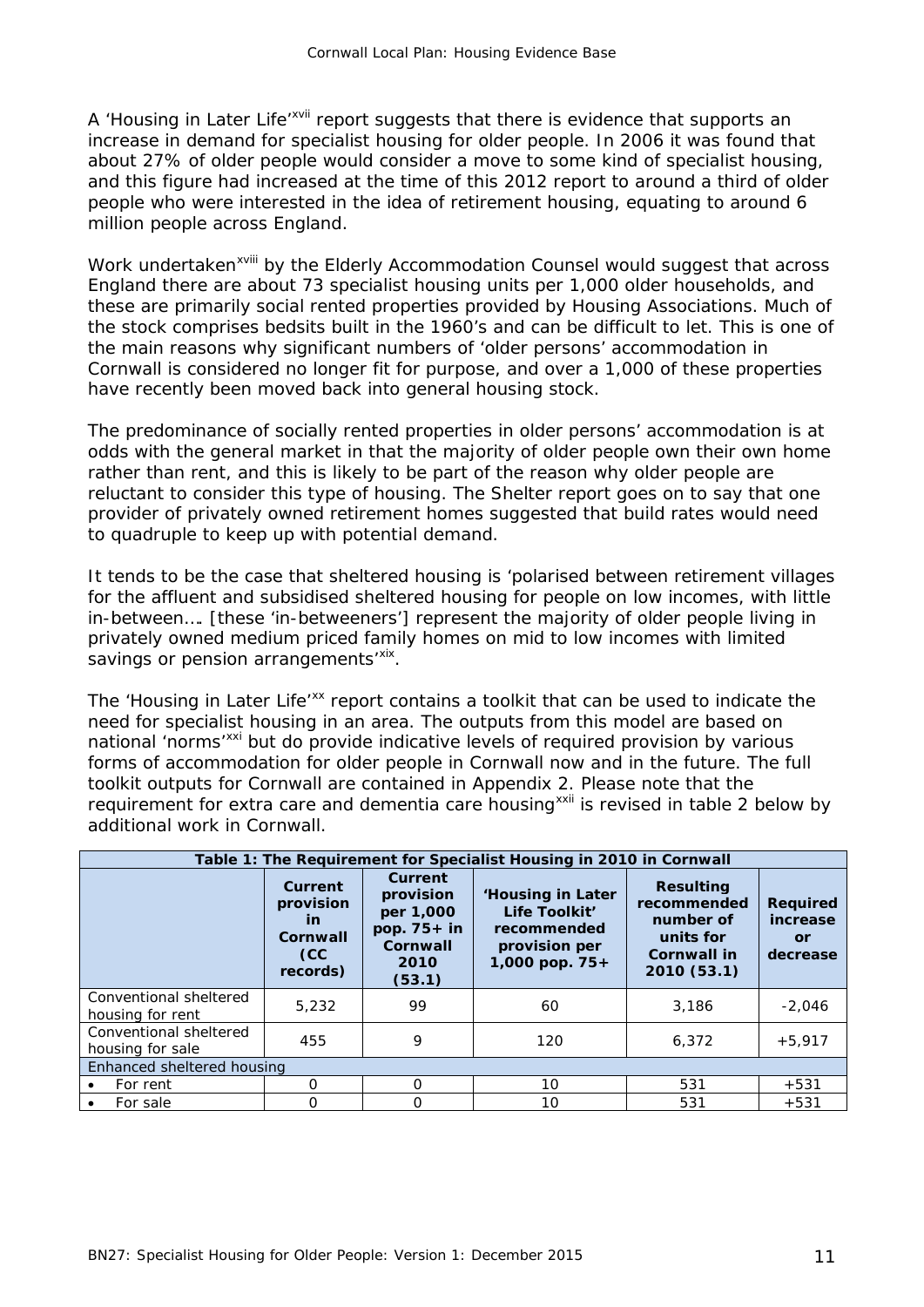| Table 2: The Requirement for Extra and Dementia Care Housing in Cornwall in 2010 |                 |                     |                         |                 |  |
|----------------------------------------------------------------------------------|-----------------|---------------------|-------------------------|-----------------|--|
|                                                                                  | <b>Current</b>  | 'Extra Care         | <b>Resulting</b>        |                 |  |
|                                                                                  | provision in    | Housing'            | recommended             | <b>Required</b> |  |
|                                                                                  | <b>Cornwall</b> | recommended         | number of units for     | increase or     |  |
|                                                                                  | CC.             | provision per 1,000 | <b>Cornwall in 2010</b> | decrease        |  |
|                                                                                  | records)        | pop. 75+            | (53, 100)               |                 |  |
| 2010                                                                             |                 |                     |                         |                 |  |
| Extra care housing                                                               | 178             | 25                  | 1,328                   | $+1,150$        |  |
| For rent                                                                         | 111             | 25%                 | 332                     | $+221$          |  |
| For sale                                                                         | 67              | 75%                 | 996                     | $+929$          |  |
| Dementia housing                                                                 |                 | 5                   | 266                     | $+266$          |  |

These figures suggest that at this moment in time there are:

- Just over 2,000 too many conventional sheltered homes for rent even though over a 1,000<sup>xx[i](#page-17-17)ii</sup> of these types of properties have already been transferred into general housing stock. It is an ambition of Cornwall's position statement on extra care that not needed existing sheltered housing schemes be remodelled and, where appropriate, converted to extra care housing;
- There is a requirement for an additional 6,000 conventional sheltered homes for sale, over a 1,000 enhanced sheltered housing units, over 1,100 extra care housing units and over 250 dementia care homes.

In order for extra care development to be viable it is estimated that 60-70% of properties in a scheme will need to be for leasehold sale, either outright or through some form of shared ownership. In order for this to happen, older people who are currently owner occupiers will need to find new extra care developments sufficiently attractive to want to purchase an apartment. Provision of affordable rented units in new extra care development can then be funded through subsidy from units for sale and/or contributions of land at below market value.

#### **Anticipated Future Impact on Households**

The proportion of people aged 65 or more in Cornwall is predicted to rise by some 55% between 2010 and 2030. The proportion of people aged 75 or more in Cornwall will increase by 79% between 2010 and 2030, and the number of those aged 85 or more will increase by 106% over the same time period (see appendix 2).

The number of older people, i.e. those aged 55 and more, is predicted to increase by some 26% between 2010 and 2030<sup>[xxiv](#page-17-18)</sup> compared to an increase of 15% across all household age ranges over the same time period. In terms of households, the general trend between 2010 and 2030 is towards a higher number of one person households of all ages as illustrated in the chart below. This includes significant increases in those aged 65-74 (the 'baby boom' generation moving through) and amongst the 'oldest older' i.e. those aged 85 and over.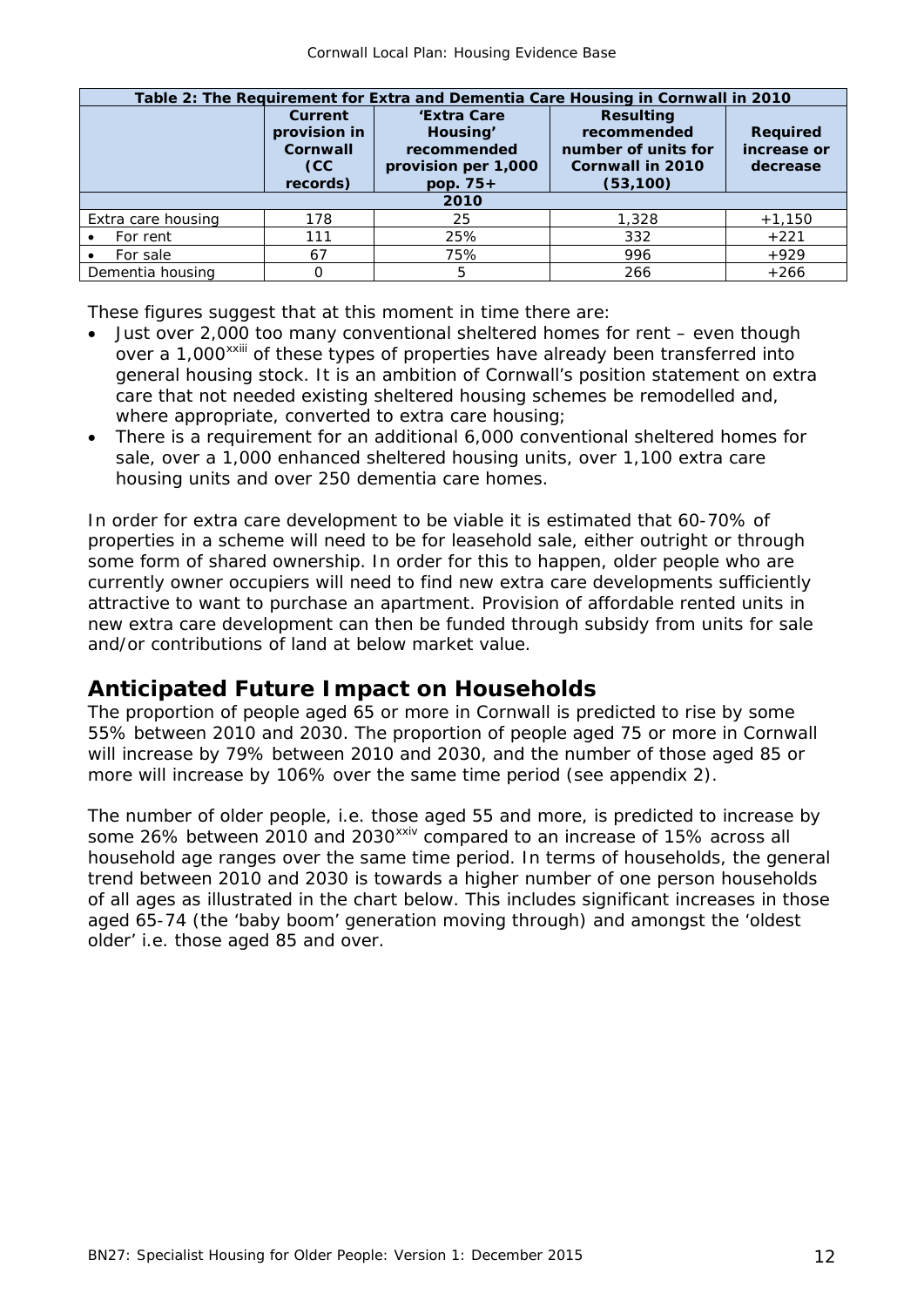





Other older households include couples with at least one other adult in the family, older households with dependent children and other households. These type of households are predicted to increase in number across all older age groups.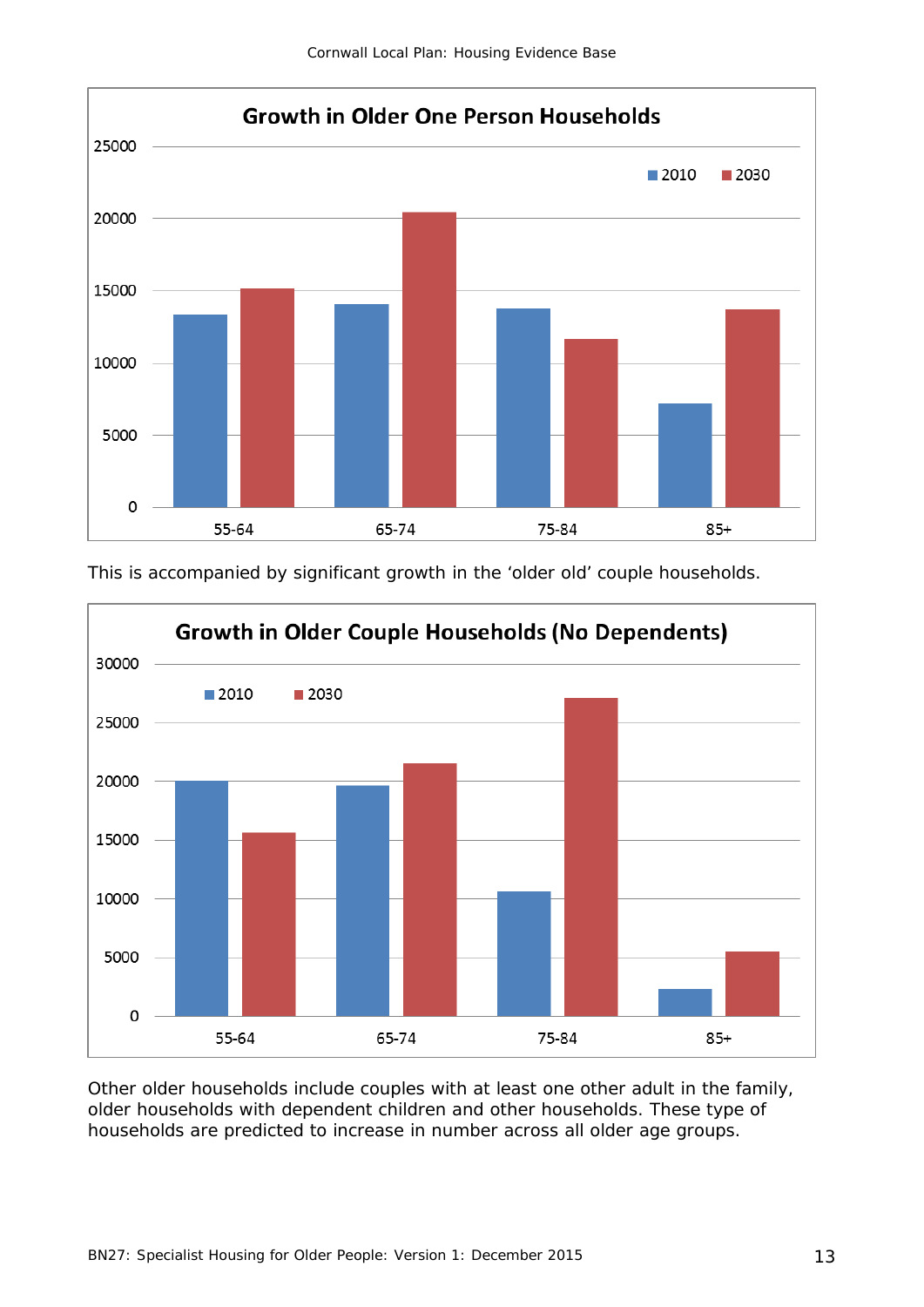

#### **Anticipated Future Impact on Planning for Housing**

The majority of older people move within the mainstream housing market and it is therefore difficult to identify what sort of mainstream housing is available for older people. Around one in five people would like somewhere without stairs according to the 'YouGov'<sup>[xxv](#page-17-19)</sup> survey, so bungalows or ground floor flats would seem an obvious choice for older people. There is little information available on the number of bungalows there are in housing stock at a local level although English Housing Survey data would suggest that there are about 2,000,000 bungalows across England. Developers are however more likely to build houses and flats than bungalows as they represent a cheaper option to develop in terms of land take. It is suspected that the majority of developers are not generally building mainstream housing with the older person in mind as they are far more likely to be targeting the first time buyer market given current housing initiatives<sup>xxvi</sup>.

Like everyone, older people want to live in decent, secure housing in a place that is well suited to their needs. The 'YouGov' survey identified that the top three neighbourhood features that would attract older people considering a move would be somewhere safe and secure, close to shops, services and transport links and being close to family and friends. The top three property features that would attract older people considering a move would be that it was well insulated and easy to heat, it had its own garden or outdoor space and that it had at least one spare bedroom. This survey also identified tenure types that would be of most interest to those aged 55 and more: 36% of respondents said that they were interested in retirement housing of which 38% would like to own outright, 28% would like to buy with a mortgage or loan and 31% would like to rent from the local authority.

Cornwall's Long Term Accommodation Strategy acknowledges that 'there are pockets of the County where historically low property values have led to an increase and oversupply of care homes, and these may no longer be fit for purpose or of the right standard. We need to undertake more detailed demand modelling to establish the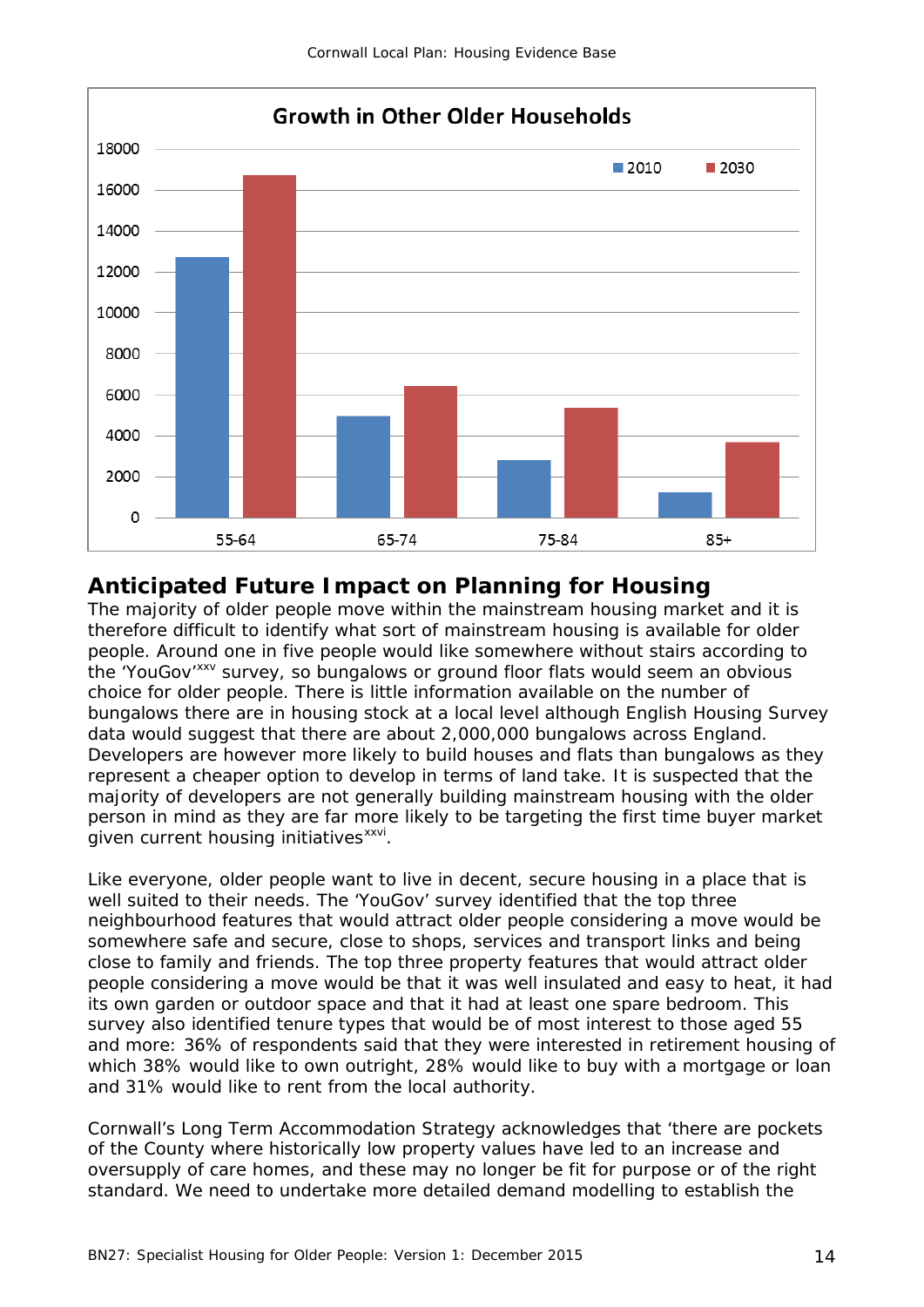exact shape and supply of care homes and articulate those messages through appropriate channels in a timely manner.….. Increasingly we will aim to ensure that there is a wide range of accommodation solutions available to meet all needs across each of the client groups and one of the ways we can do this is to develop more diversity in the market…. Current provision is considered as an over-provision of residential care, under-provision of dementia care, under-provision of nursing care and under-provision of extra care.'

The 'Housing in Late[r](#page-17-21) Life'<sup>xxvii</sup> report contains a toolkit that can be used to indicate the national 'norms'<sup>xxviii</sup> but do provide indicative levels of required provision by various need for specialist [h](#page-17-22)ousing in an area. The outputs from this model are based on forms of accommodation for older people in Cornwall now and in the future. The full toolkit outputs for Cornwall are contained in Appendix 2. Please note that the requirement for extra care and dementia care housing<sup>[xxix](#page-17-23)</sup> is revised in table 4 below by additional work in Cornwall.

| Table 3: The Requirement for Specialist Housing in Cornwall in 2030 |                                                        |                                                                                        |                                                                                               |                                                      |  |
|---------------------------------------------------------------------|--------------------------------------------------------|----------------------------------------------------------------------------------------|-----------------------------------------------------------------------------------------------|------------------------------------------------------|--|
|                                                                     | Current<br>provision in<br>Cornwall<br>CC.<br>records) | 'Housing in Later Life<br>Toolkit'<br>recommended<br>provision per 1,000<br>pop. $75+$ | <b>Resulting</b><br>recommended<br>number of units for<br><b>Cornwall in 2030</b><br>(95,000) | <b>Required</b><br>increase<br><b>or</b><br>decrease |  |
| Conventional sheltered<br>housing for rent                          | 5,232                                                  | 60                                                                                     | 5,700                                                                                         | $+468$                                               |  |
| Conventional sheltered<br>housing for sale                          | 455                                                    | 120                                                                                    | 11,400                                                                                        | $+10.045$                                            |  |
| Enhanced sheltered housing                                          |                                                        |                                                                                        |                                                                                               |                                                      |  |
| For rent                                                            | O                                                      | 10                                                                                     | 950                                                                                           | $+950$                                               |  |
| For sale                                                            | Ω                                                      | 10                                                                                     | 950                                                                                           | $+950$                                               |  |
| Extra care/close care housing                                       |                                                        |                                                                                        |                                                                                               |                                                      |  |

| Table 4: The Requirement for Extra and Dementia Care Housing in Cornwall in 2030 |                                                                   |                                                                             |                                                                                               |                                            |
|----------------------------------------------------------------------------------|-------------------------------------------------------------------|-----------------------------------------------------------------------------|-----------------------------------------------------------------------------------------------|--------------------------------------------|
|                                                                                  | Current<br>provision in<br>Cornwall<br>CC <sub></sub><br>records) | 'Extra Care<br>Housing'<br>recommended<br>provision per 1,000<br>pop. $75+$ | <b>Resulting</b><br>recommended<br>number of units for<br><b>Cornwall in 2030</b><br>(95,000) | <b>Required</b><br>increase or<br>decrease |
| 2030                                                                             |                                                                   |                                                                             |                                                                                               |                                            |
| Extra care housing                                                               | 178                                                               | 25                                                                          | 2.375                                                                                         | $+2,197$                                   |
| For rent                                                                         | 111                                                               | 25%                                                                         | 594                                                                                           | $+483$                                     |
| For sale                                                                         | 67                                                                | 75%                                                                         | 1,781                                                                                         | $+1,714$                                   |
| Dementia housing                                                                 |                                                                   | 5                                                                           | 475                                                                                           | $+475$                                     |

These figures suggest that by 2030 there is a requirement for an additional 470 conventional sheltered units for rent, just over 10,000 conventional sheltered homes for sale, 1,900 enhanced sheltered housing units, 2,200 extra care housing units and nearly 500 dementia care homes.

These figures are similar to the Strategic Housing for Older People (SHOP) Analysis Tool<sup>[xxx](#page-17-24)</sup> which indicates that by 2030 the need for specialist housing in Cornwall in terms of:

- Sheltered housing will have risen from 7,063 units to 12,025 units. Currently, according to this analysis tool, only 53% of need can be met by existing supply;
- Enhanced sheltered housing from 1,130 units to 1,924 units. Currently around 6% of need is being met by the existing supply of this type of housing;
- Extra care housing from 1,413 units to 2,405 units. Existing supply figures would suggest that only 4% of need is being met.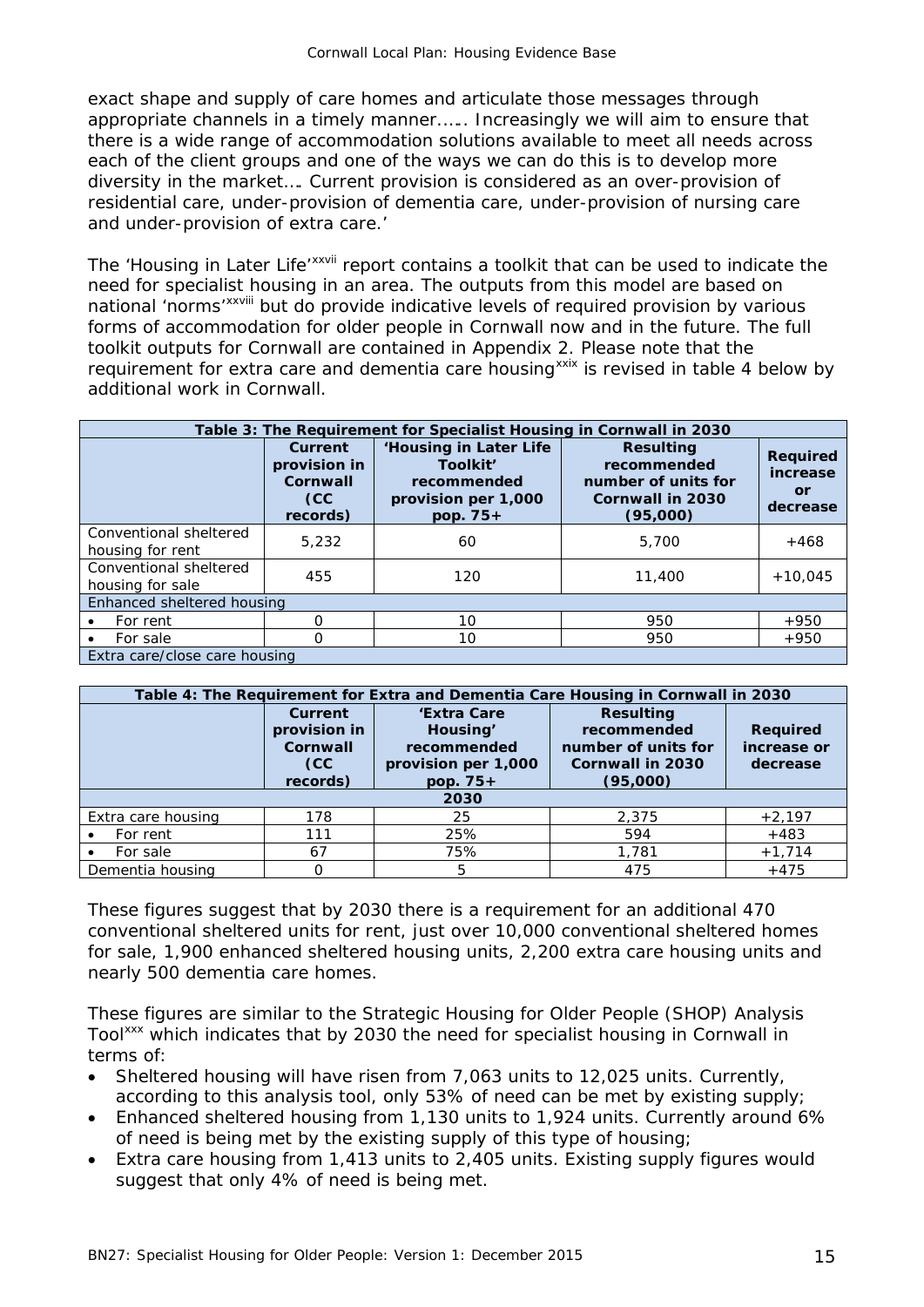The Long Term Accommodation Strategy<sup>[xxxi](#page-17-25)</sup> is clear that 'the offer of alternative accommodation needs to be attractive, well designed and allow integration into an existing community. The accommodation offers will need to appeal to a range of ages and needs, including a variety of care needs. The accommodation should not feel clinical; it should be bespoke, flexible and offer choice where possible. Innovative design is critical in meeting the diverse needs and aspirations of society today.'

A range of housing options are therefore required to address the challenges facing older people and specialist housing, for sale or rent, can play a role in helping to manage these housing pressures.

#### **Risk Assessment**

Planning authorities take different approaches to classifying specialist housing which can be seen as either a residential institution (C2) or as dwelling houses (C3). This is an important distinction as development of C3 dwellings usually incorporates a planning obligation to develop affordable housing which can affect the viability of sites. The community infrastructure levy can have a similar effect on the viability of such schemes if the use class the development falls within is included in the Charging Schedule.

## **Use in Cornwall Local Plan**

Housing mix is part of the context for housing and as such is included in general housing papers including:

- Housing Topic Paper (February 2011) accompanied the Core Strategy Options Report - <http://www.cornwall.gov.uk/Default.aspx?page=32790>
- Housing Topic Paper (January 2012) accompanied 'Our Preferred Approach for a Core Strategy', the Cornwall Local Plan: Strategic <http://www.cornwall.gov.uk/Default.aspx?page=32791>

The Cornwall Local Plan: Strategic Policies Policy 6 on housing mix proposes that on sites of 200 dwellings or more, additional specialised housing (including extra care housing) should be considered where demand exists to meet defined specialist needs.

## **Examination Findings**

No examination findings specifically relating to housing mix and long term illness or disability have been identified to date.

## **Associated Briefing Notes**

BN1 – Objectively Assessed Need

BN3 – Population & Population Projections

- BN6 Why do we need to build more homes?
- BN23 Accessible Housing: Age & Health Impacts on Housing Mix
- BN36 Communal Establishments

#### **Further Information**

1. Housing in Later Life: Planning ahead for specialist housing for older people – is a toolkit that can demonstrate how the Housing or Ageing Population: Plan for Implementation (HAPPI) principles can be met with particular emphasis on the role of local planning authorities.

<http://www.housinglin.org.uk/Topics/type/resource/?cid=8654>

2. Elderly Accommodation Counsel **-** is a national charity that aims to help older people make informed choices about meeting their housing and care needs. <http://www.eac.org.uk/>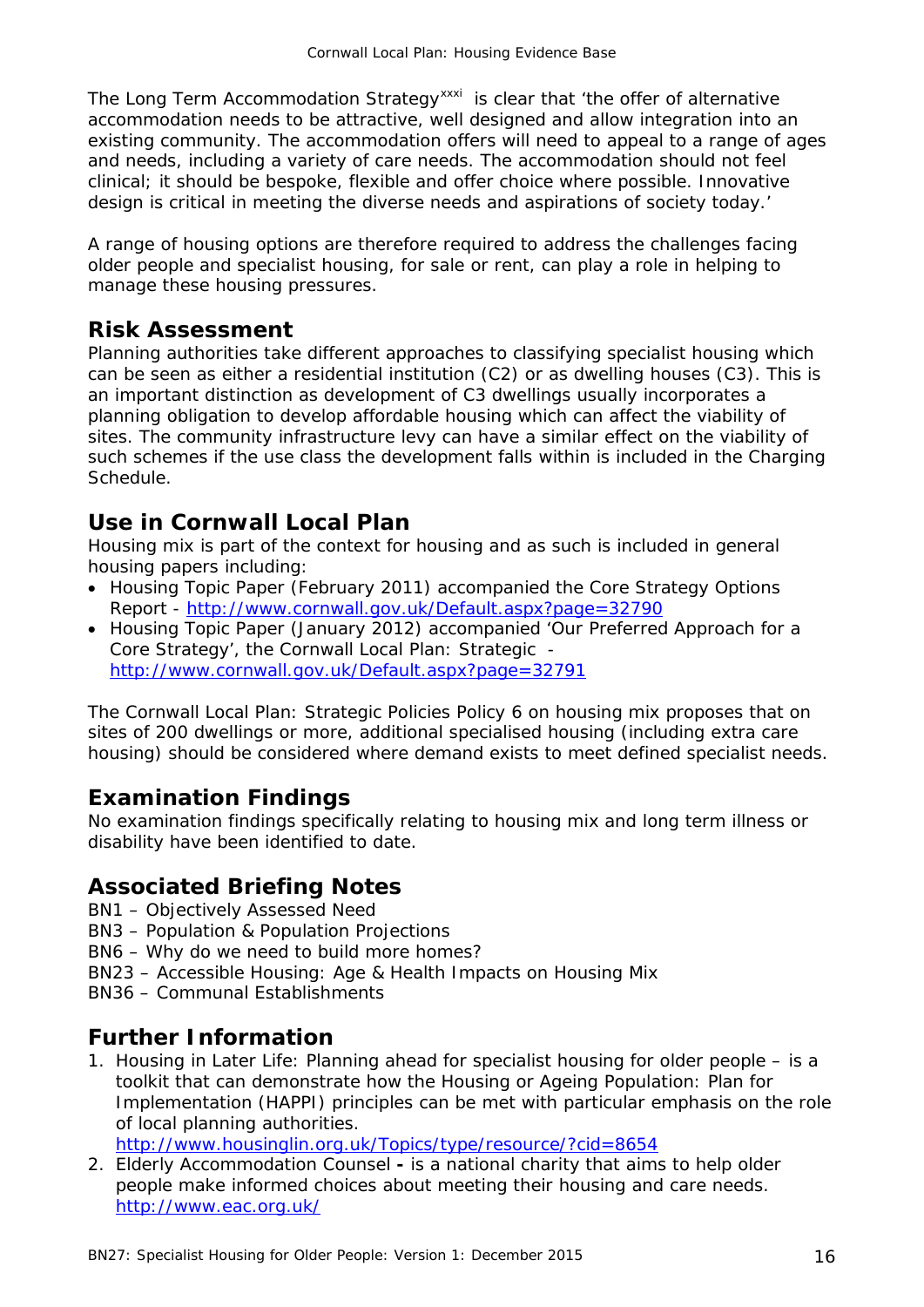Cornwall Local Plan: Housing Evidence Base

viii [Cornwall Council \(2015\) Long Term Accommodation Strategy](http://www.cornwall.gov.uk/media/13783001/long-term-accommodation-strategy.pdf)

<sup>x</sup> [National Housing Federation \(2012\) Housing in later life: planning ahead for specialist](http://www.housinglin.org.uk/Topics/type/resource/?cid=8654)  [housing for older people](http://www.housinglin.org.uk/Topics/type/resource/?cid=8654)

xi [National Housing Federation \(2012\) Housing in later life: planning](http://www.housinglin.org.uk/Topics/type/resource/?cid=8654) ahead for specialist [housing for older people](http://www.housinglin.org.uk/Topics/type/resource/?cid=8654)

xii [Shelter \(2012\) A better fit? Creating housing choices for an ageing population](http://england.shelter.org.uk/professional_resources/policy_and_research/policy_library/policy_library_folder/a_better_fit_creating_housing_choices_for_an_ageing_population)

xiii The Census Occupancy Rating provides a measure of under-occupancy and over-crowding. For example a value of - 1 implies that there is one room too few and that there is overcrowding in the household. It relates the actual number of rooms to the number of rooms 'required' by the members of the household (based on an assessment of the relationship between household members, their ages and gender). The room requirement is calculated as follows: where there are two or more residents it is assumed that they require a minimum of two common rooms plus one bedroom for: i each couple (as determined by the relationship question); ii each lone parent; iii any other person aged 16 or over; iv each pair aged 10 to 15 of the same sex; v each pair formed from a remaining person aged 10 to 15 with a child aged under 10 of the same sex; vi each pair of children aged under 10 remaining; and vii each remaining person (either aged 10 to 15 or under 10).

xiv [Shelter \(2012\) A better fit? Creating housing choices for an ageing population](http://england.shelter.org.uk/professional_resources/policy_and_research/policy_library/policy_library_folder/a_better_fit_creating_housing_choices_for_an_ageing_population) xv [Office for National Statistics \(various\)](http://www.ons.gov.uk/ons/guide-method/census/2011/index.html) Census

xvi [Public Heath England \(2014\) Health improvement: 2.24i injuries due to falls in people aged](http://www.phoutcomes.info/public-health-outcomes-framework#gid/1000041/pat/6/ati/102/page/0/par/E12000009/are/E06000022)  **[65 and over](http://www.phoutcomes.info/public-health-outcomes-framework#gid/1000041/pat/6/ati/102/page/0/par/E12000009/are/E06000022)** 

xvii [National Housing Federation \(2012\) Housing in later life: planning ahead for specialist](http://www.housinglin.org.uk/Topics/type/resource/?cid=8654)  [housing for older people](http://www.housinglin.org.uk/Topics/type/resource/?cid=8654)

xviii [Shelter \(2012\) A better fit? Creating housing choices for an ageing population](http://england.shelter.org.uk/professional_resources/policy_and_research/policy_library/policy_library_folder/a_better_fit_creating_housing_choices_for_an_ageing_population)

xix [Shelter \(2012\) A better fit? Creating housing choices for an ageing population](http://england.shelter.org.uk/professional_resources/policy_and_research/policy_library/policy_library_folder/a_better_fit_creating_housing_choices_for_an_ageing_population)

xx [National Housing Federation \(2012\) Housing in later life: planning ahead for specialist](http://www.housinglin.org.uk/Topics/type/resource/?cid=8654) [housing for older people](http://www.housinglin.org.uk/Topics/type/resource/?cid=8654)

xxi The 'norms' set out in 'Housing in later life' cover the provision of specialised housing to those who have assessable support and care needs and those who needs are more connected to social isolation and similar characteristics. The following table shows a 'rule of thumb' measure of proportion of places in each category of specialised housing where potential for this accommodation would be picked up by the indicators of functional incapacity.

xxii ADASS/Housing LIN (2011) Strategic Housing for Older People: Planning, designing and [delivering housing that older people want –](http://www.housinglin.org.uk/_library/Resources/Housing/SHOP/SHOPResourcePack.pdf) A Resource Pack.

xxiii Over 1,000 properties are no longer available through Cornwall Housing Ltd as 'older persons' accommodation and are now available as general needs accommodation. Properties were assessed against a range of criteria including the Equality Act to check suitability - and those properties in remote locations, those with poor access, those with lots of steps and other issues are now considered part of the general needs accommodation. This has led to there being more mixed communities in some areas which would normally be a positive outcome, but because they tend to be all one bed properties and can sometimes be let to people who have 'issues' of their own, this can impact negatively on the lives of other residents. xxiv DCLG (2015) 2012 [Based Sub National Household Projections: detailed data](http://www.ons.gov.uk/) xxv [Shelter \(2012\) A better fit? Creating housing choices for an ageing population](http://england.shelter.org.uk/professional_resources/policy_and_research/policy_library/policy_library_folder/a_better_fit_creating_housing_choices_for_an_ageing_population)

<sup>-</sup>[DCLG \(2012\) National Planning Policy Framework](https://www.gov.uk/government/publications/national-planning-policy-framework--2)

<span id="page-16-1"></span><span id="page-16-0"></span><sup>&</sup>lt;sup>ii</sup> [Cornwall Council \(2015\) Cornwall's Full Objectively Assessed Need](https://democracy.cornwall.gov.uk/documents/s84627/Cornwall%20Local%20Plan%20Strategic%20Policies%202010%202030%20Appendix%202.pdf)

<span id="page-16-2"></span><sup>&</sup>lt;sup>iii</sup> [DCLG \(2014\) Housing and Economic Development Needs Assessment](http://planningguidance.planningportal.gov.uk/blog/guidance/assessment-of-housing-and-economic-development-needs/what-is-the-purpose-of-the-assessment-of-housing-and-economic-development-needs-guidance/)

<span id="page-16-3"></span><sup>&</sup>lt;sup>iv</sup> [DCLG \(2011\) Laying the Foundations: a housing strategy for England](https://www.gov.uk/government/publications/laying-the-foundations-a-housing-strategy-for-england--2)

<span id="page-16-4"></span>v DCLG (2008) Delivering Lifetime Homes, Lifetime Neighbourhoods: a national strategy for [housing in an ageing society](http://webarchive.nationalarchives.gov.uk/20120919132719/http:/www.communities.gov.uk/documents/housing/pdf/deliveringlifetimehomes.pdf)

vi DCLG (2015) Housing – [Optional Technical Standards: Accessibility and](http://planningguidance.communities.gov.uk/blog/guidance/housing-optional-technical-standards/accessibility-and-wheelchair-housing-standards/) wheelchair housing <u>[standards](http://planningguidance.communities.gov.uk/blog/guidance/housing-optional-technical-standards/accessibility-and-wheelchair-housing-standards/)</u>

vii Cornwall Council (2012) Building homes, sustaining jobs and lives: Cornwall's investment [plan for housing 2012-2016](http://www.cornwall.gov.uk/default.aspx?page=23116)

<sup>&</sup>lt;sup>ix</sup> [Cornwall Council \(2015\) Market Position Statement: Extra Care housing in Cornwall 2014-](http://www.cornwall.gov.uk/media/14211198/extra-care-housing-market-position-statement.pdf) [2030](http://www.cornwall.gov.uk/media/14211198/extra-care-housing-market-position-statement.pdf)